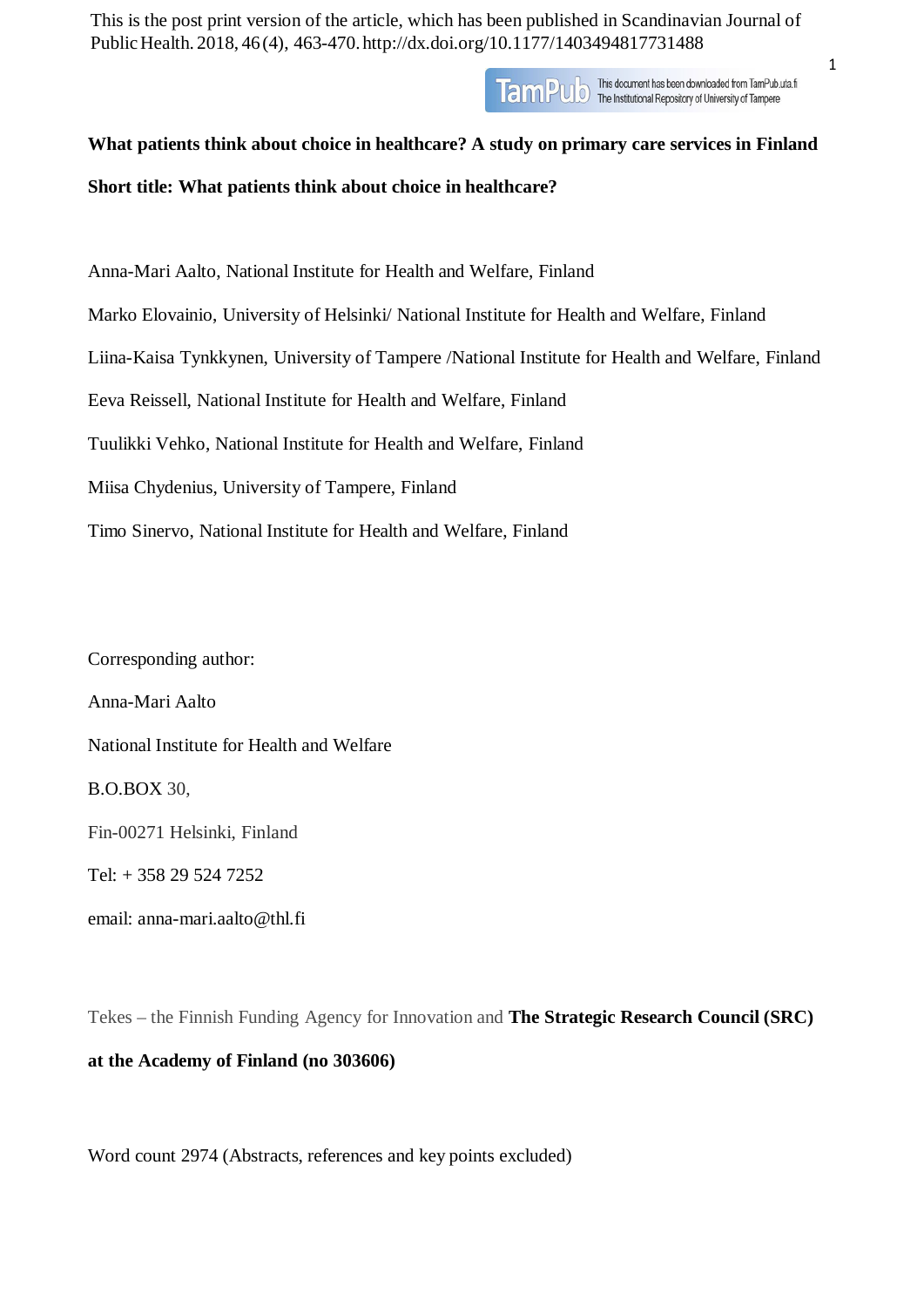### **Abstract**

**Background**: The ongoing Finnish health and social service reform will expand choice by opening the market for competition between public and private service providers. This study examined the attitudes of primary care patients towards choice and which patient related factors are associated with these attitudes.

**Methods:** A sample of attenders during one week in health centers of 12 big cities and municipal consortiums (including 7 outsourced local units) and in primary care units of one private company providing outsourced services for municipalities (aged 18-95, n=8128) was used. The questionnaire included questions on choice -related attitudes, sociodemographic factors, health status, use of health services and patient satisfaction.

**Results**: 77% regarded choice to be important, 49% perceived genuine opportunities to make choices and 35 % were satisfied with the choice-relevant information. Higher age, low education, having a chronic illness, frequent use of services, having a personal physician and being satisfied with the physician and with waiting-times were related to assigning more importance on choice. Younger patients, those with higher education as well as those with chronic illness regarded their opportunities of choosing the service provider and availability of choice-relevant information poorer.

**Conclusions:** The Finnish primary care patients value choice, but they are critical of the availability of choice-relevant information. Choices of patients with complex health care needs should be supported by developing integrated care alternatives and by increasing the availability of information on existing care alternatives to meet their needs.

KEYWORD: choice, primary care, sociodemographic factors, use of health services, health status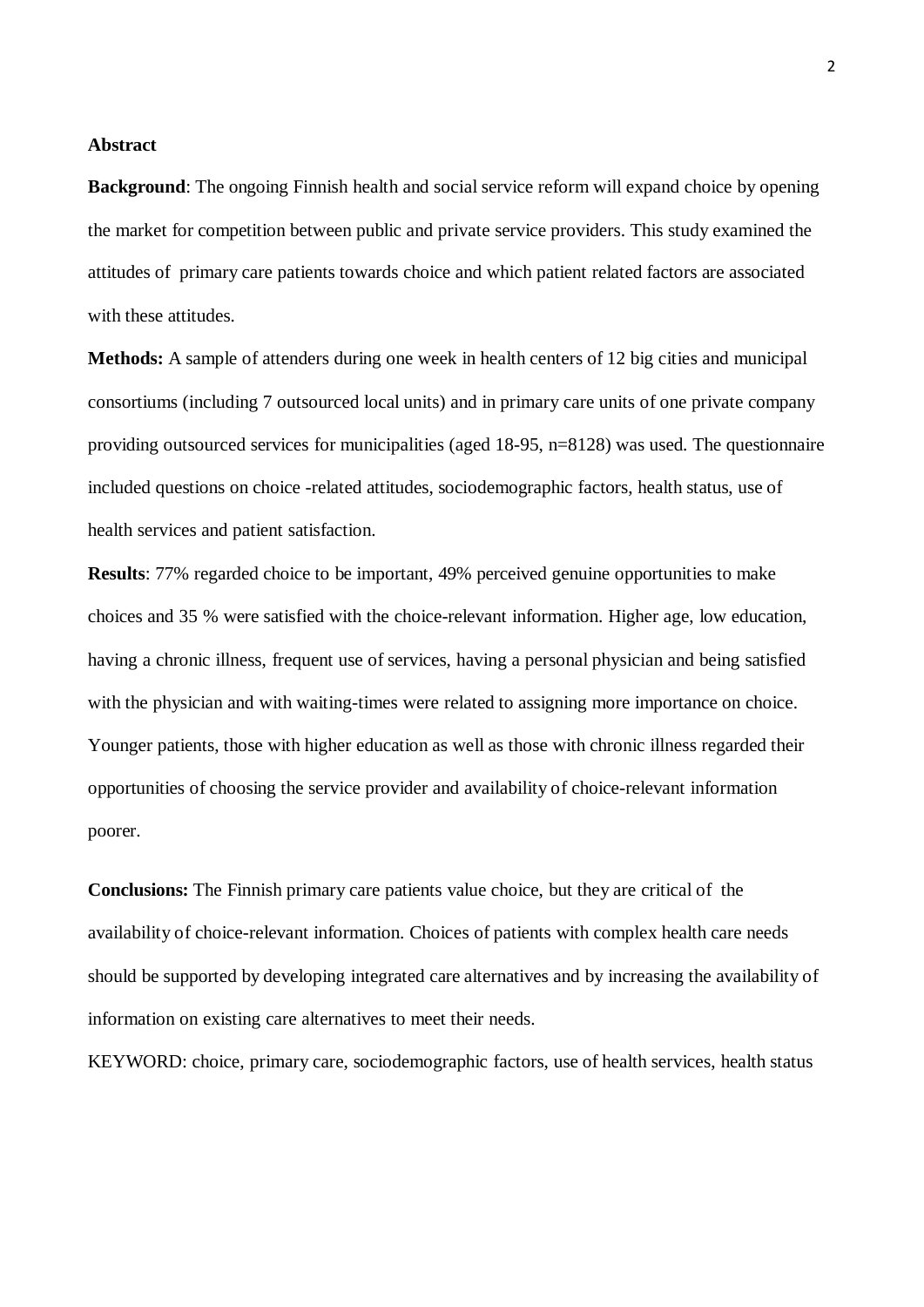### **Introduction**

Patients' opportunity to make choices in health care has been advocated from the individual's perspective as a value of its [\[1\]](#page-15-0) own and as a mean to empower patients in managing their own health. The opportunity to choose the care provider is related to trust in patient-provider relationships [\[2\]](#page-13-0) and patient satisfaction [\[3\]](#page-13-1) and may enhance commitment to care [\[4\].](#page-13-2) From the societal and health system's point of view choice of provider and competition among providers is expected to enhance quality and efficiency of services [\[1,](#page-15-0) [5\]](#page-13-3). Furthermore, choice is expected to promote legitimacy of the publicly funded health care system among citizens and tax payers [\[6\].](#page-13-4)

The prerequisites for making choices among different providers in health care are that (A) citizens are aware of the opportunity, (B) they have genuine alternatives from which to choose and (C) they have choice-relevant information on the quality and the access to services [\[1\].](#page-15-0) Patients seem to value the opportunity to choose their care provider [\[7,](#page-13-5) [8\],](#page-13-6) but the share of those who have actively utilized the opportunity usually remains rather low [\[9,](#page-13-7) [10\].](#page-14-0) Expanding choice has been shown to decrease waiting times for hospital treatment [\[11,](#page-14-1) [12\]](#page-14-2). In Sweden choice reform and changes in the reimbursement system and the introduction of free establishment for providers in health care has improved access to primary care [\[13,](#page-14-3) [14\]](#page-14-4). However, concerns have been expressed regarding the effects on socioeconomic and regional equity in the use of services [\[15,](#page-14-5) [16\]](#page-14-6).

Extending patient choice in health care has had an important role in the European health system reforms. Opportunity to choose service provider is common in insurance based health systems [\[17\],](#page-14-7) but also in countries with tax-based health systems, such as the UK and Sweden, where choice has been extended by opening health care market for competition. In Finland, residents have been able to choose since 1963 among private providers with partial reimbursement by the National Insurance Scheme [\[18\].](#page-14-8) However, in residence based publicly funded services choice was mainly not possible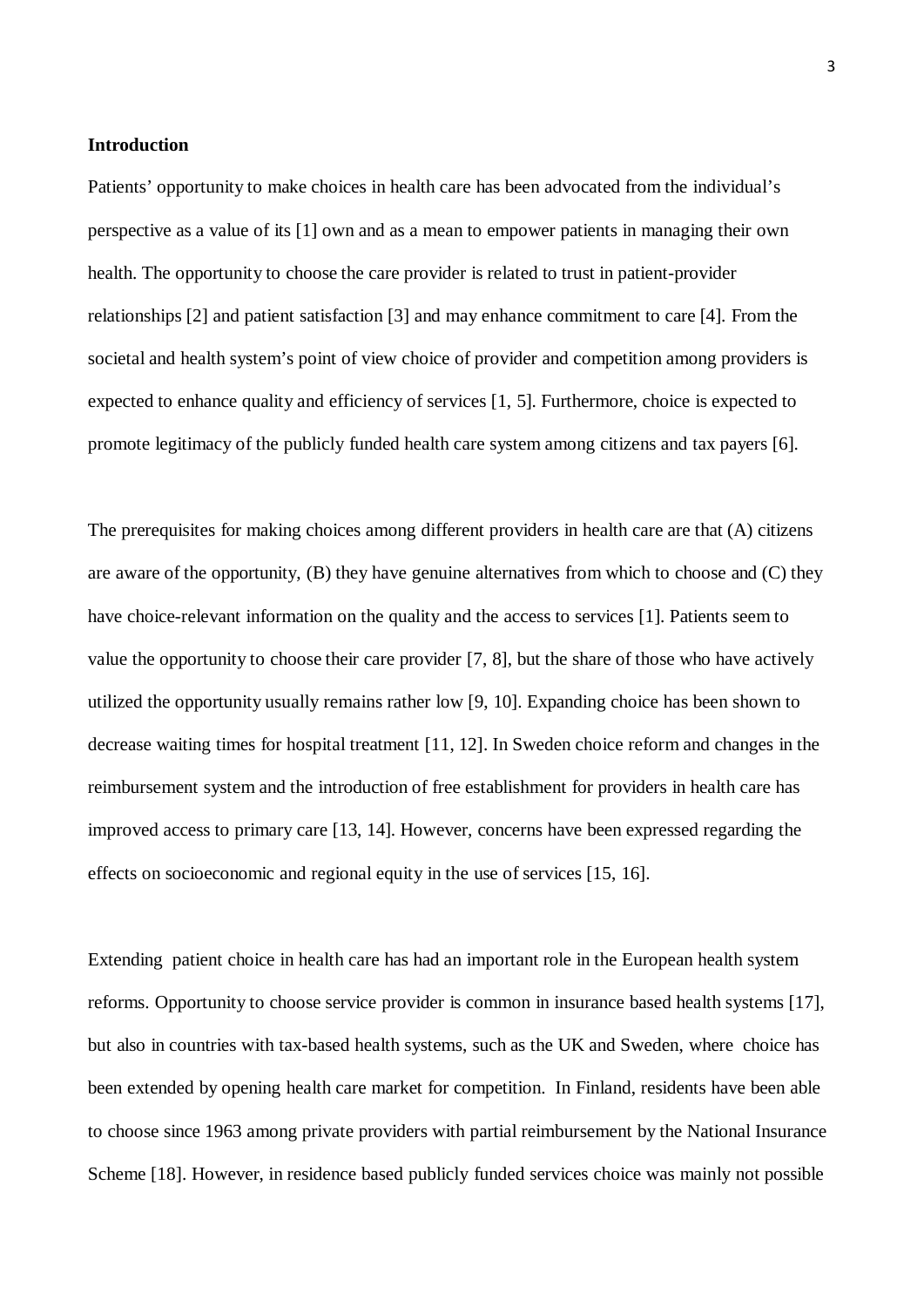until 2011. The new Health Care Act launched in 2010 allowed residents to choose their primary health care unit in publicly funded primary health care. In addition, patients were allowed to choose a specialized care unit in agreement with the referring physician when needed. First the choice was geographically restricted to an administratively defined area but in 2014 choice was extended to publicly funded health care services within the whole country [\[19\].](#page-14-9)

The healthcare system in Finland is a unique combination of a universal tax-funded service system which is on the responsibility of the municipalities; a social and health insurance based private system; and an occupational healthcare system which is free at point of use and mainly responsible for primary care of employed population (figure 1). Currently the system is under-going a major structural reform that is aimed at addressing the problems arising from this fragmented organization of services, the multichannel funding system, municipalities' often inadequate resources and competence in organizing services as well as poor access to and inequity in the use of services. The principal change in the reform outlined by the current government is to centralize the organization of the services into larger units by transferring the responsibility for organizing health care and social services from around 300 municipalities to 18 counties. In addition, the reform aims at extending choice by opening the health care market for competition between public and private providers. The aim of the current study was to examine among patients in public primary care their experiences on opportunities to make genuine choices, sufficiency of choice –relevant information and perceived importance of choice, and how these experiences are related to patients' sociodemographic background, health status, use of services and patient satisfaction with choice attitudes.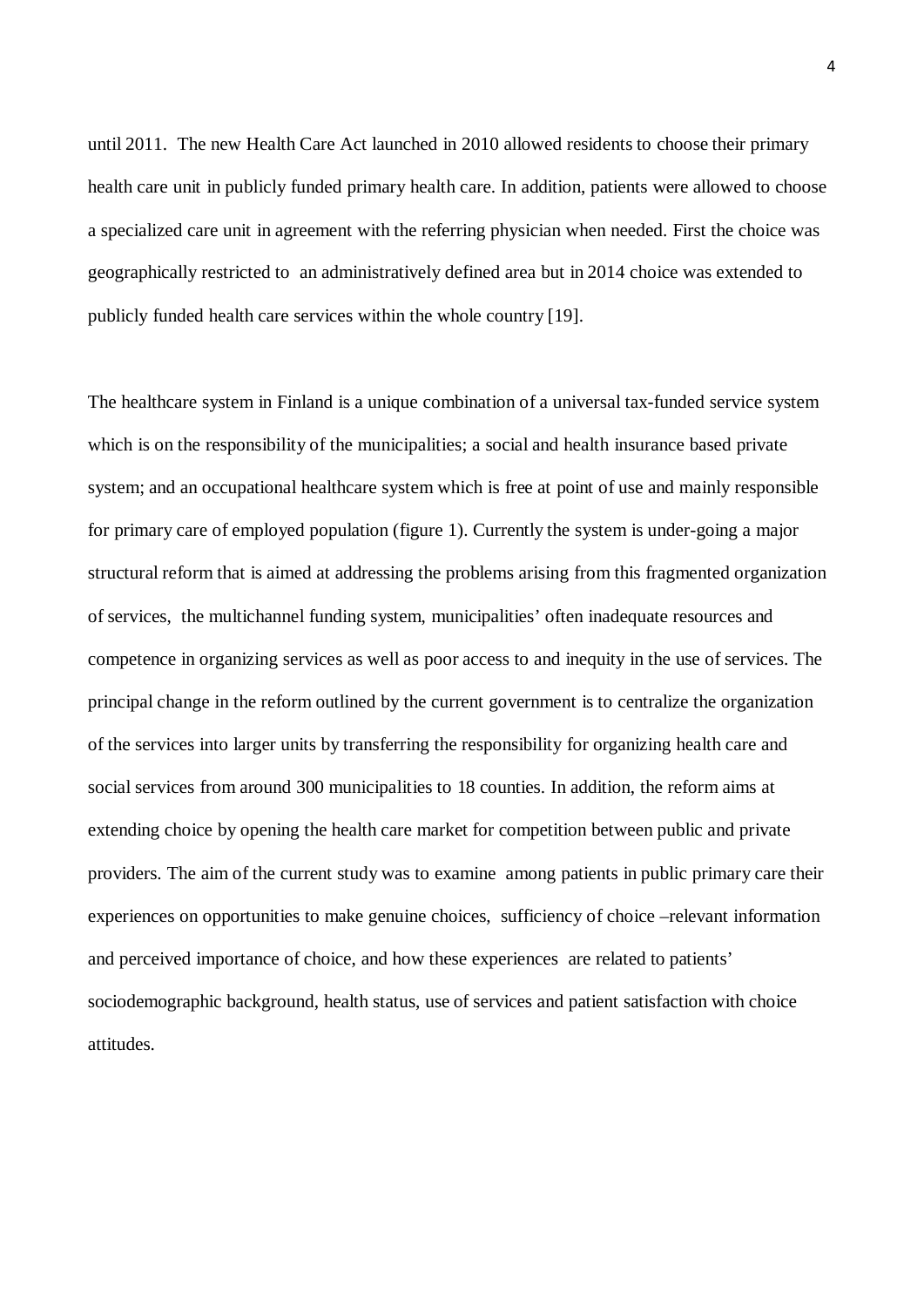### **Methods**

#### Study sample

The sample was based on a patient survey carried out in publicly funded primary health care centres (HC) in 12 large cities or municipal consortiums. Seven local health care units of these 12 public HCs were outsourced to be operated by a private provider. In addition, the survey was also conducted in primary health care units of one large private company providing outsourced services for municipalities. The data collection was done during one week in autumn 2014. All together 9400 adequately filled in questionnaires were returned, and the total response rate was was35% of all questionnaires delivered in health care units. The response rate varied from 10% to 76 % between heath care units. For the present study the sample was restricted to adult respondents (aged 18 years or older, , age range varied from 18 to 95 years, n=8128).

#### **Measurements**

#### Attitudes toward choice

Attitudes toward choice were measured by a 5-point scale ( 1=disagree, 2=partly disagree, 3=in between 4=almost agree 5=agree). The importance of choice was asked by a statement "It is important for me that I can choose … a) the health care unit b) physician c) dentist d) nurse e) other health care professional. The opportunity to choose was asked by a statement "I have a genuine opportunity to choose … a) the health care unit b) physician c) dentist d) nurse e) other health care professional. Sufficiency of choice-relevant information was measure by a statement "I have received sufficiently information on health units regarding … a) quality of care, b) access to care and waiting times c) practicalities to change the health care unit (how to take action to change the health care unit). Composite scores for choice attitude scales were computed by calculating the mean of the item responses (reversed coding, 5 items for Importance and Opportunity subscales and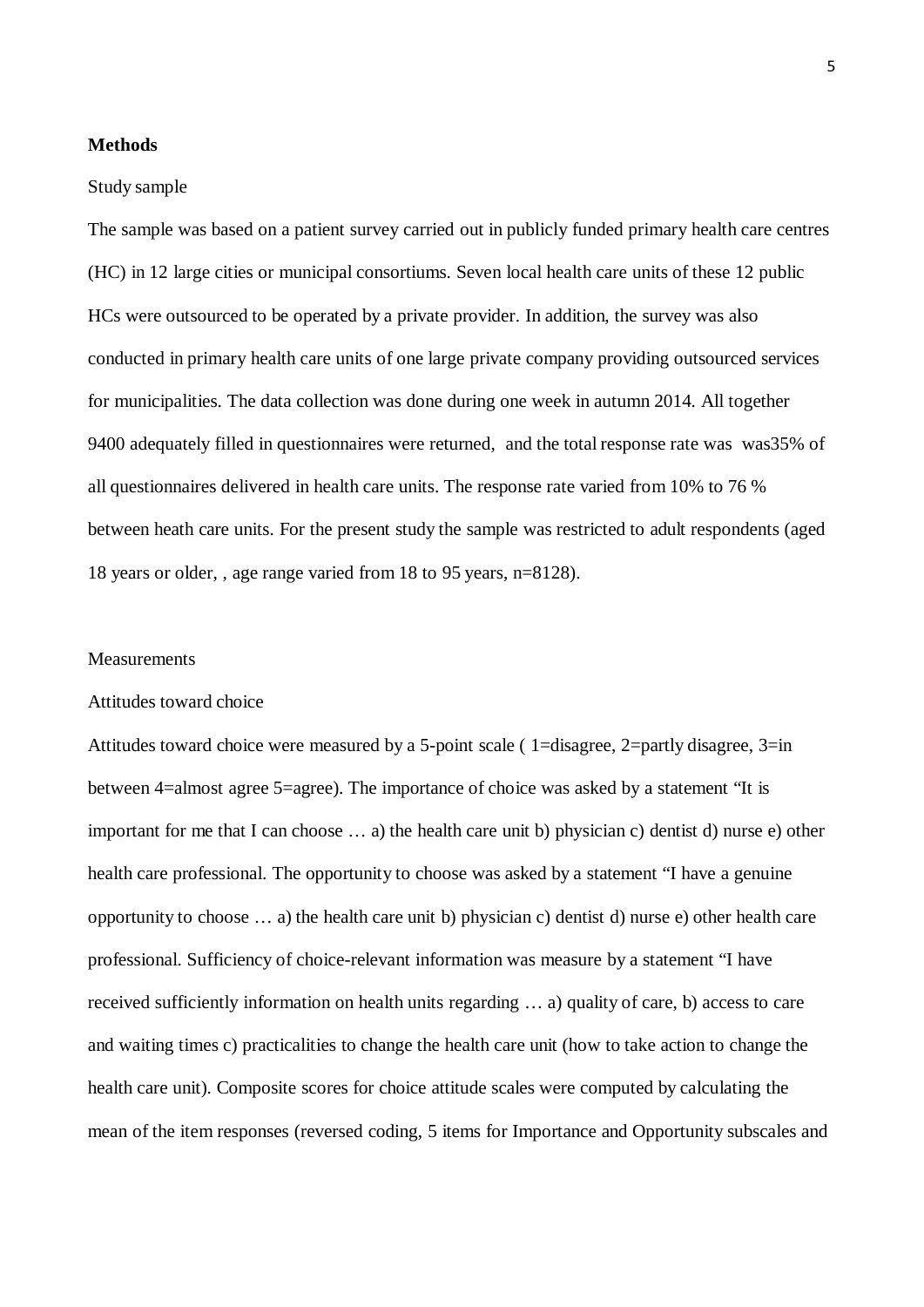3 items for Information subscale). The internal consistencies (Cronbach's alpha) for the choice scales were 0.93, 0.91 and 0.89 respectively.

#### Sociodemographic factors

The sociodemographic factors used were age  $\left(\frac{50}{50} - 70 \text{ years}\right)$   $\left(\frac{20}{50} - 70 \text{ years}\right)$ , gender and education (elementary/ high school or vocational school/ college or polytechnic/ university).

### Health status and use of services

*Health status was* assessed by asking "Do you have a chronic illness?" (yes/no). The variables related to use of health services were *frequency of visiting a doctor* ("How often have you visited a physician during the past 12 months?": 0-3 times/ 4-6 times/ more than 6 times), *having a personal doctor* ("Do you usually meet the same doctor when visiting the health care unit?": yes/no), *type of service provider* (administrative information: public/ private (outsourced)) and *change of HC* ("Have you changed health centre during the past 12 months?: no/ yes)".

### Satisfaction with services

Satisfaction with services was assessed using two scales. On the *Satisfaction with physician* scale the respondents were asked to assess the visit to the physician in terms of: a) physician conduct b) professional competence c) clarity of information given d) clarity of the care instruction e) instructions for health promotion f) interpersonal interaction g) length of the appointment h) general assessment of the physician appointment. The *Satisfaction with waiting time* scale included the items: waiting for a) physician's appointment b) nurse's appointment c) laboratory appointment. The response scale on both satisfaction measures was a 5-point scale (0= does not concern 1=very poor, 2= poor, 3= average, 4=good 5=very good). Composite scores for satisfaction sub-scales were computed by calculating the mean of the items responses. The internal consistencies for the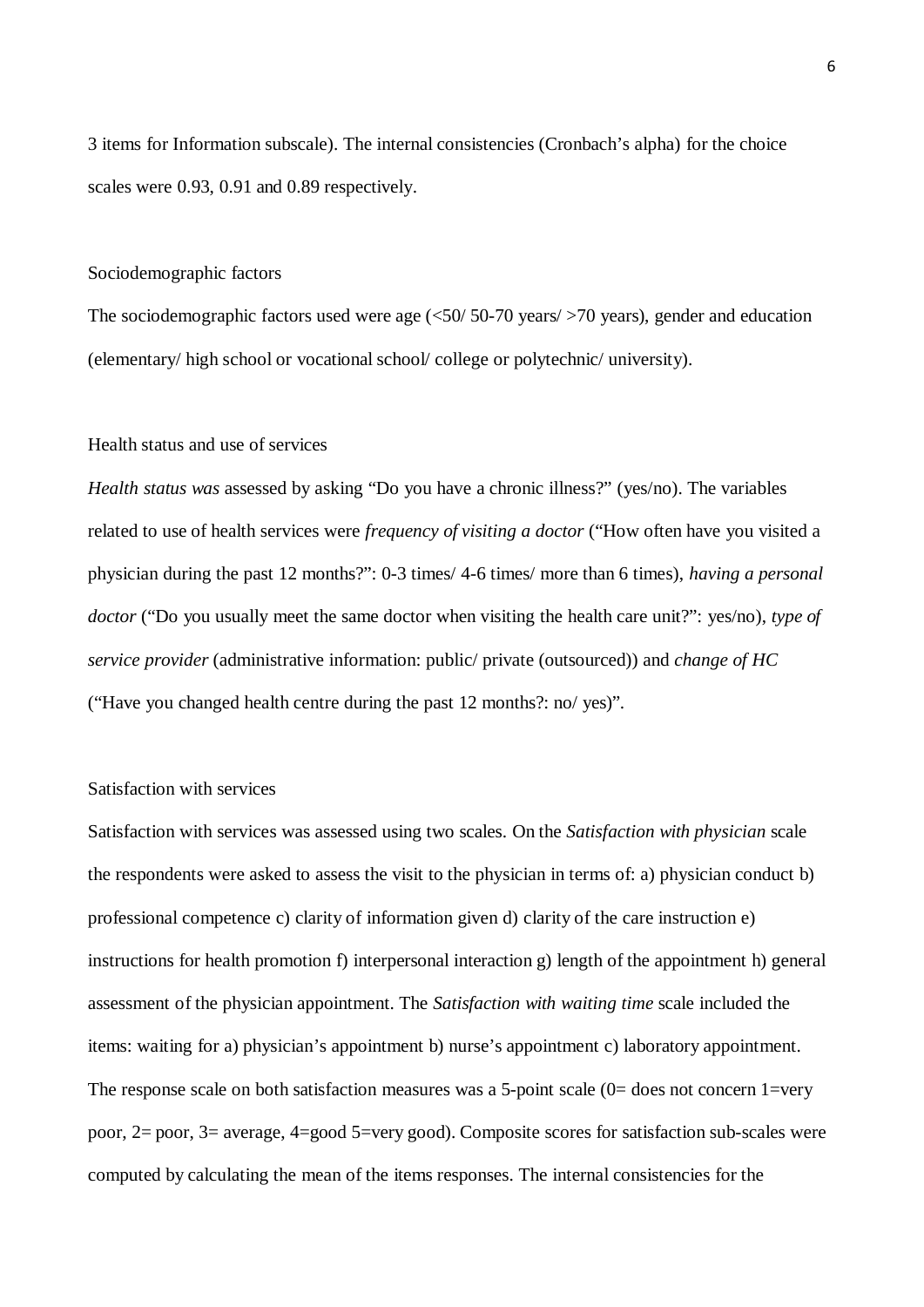satisfaction scales were 0.94 and 0.77 respectively. Median split was used to dichotomize the satisfaction scales for the analysis.

#### **Statistical analyses**

The included 8128 respondents were nested in 13 service providers. Even though the focus of the study was in relationships between individual level variables, variation in these could partly be explained by provider (health center) level factors. Therefore the associations between dependent and independent variables were analyzed by mixed modeling, which takes into account the potential similarity of patients of a health care provider in relation to the total study population.

The univariate associations between choice-attitudes and sociodemographic factors, health-related factors and use of health services were analysed by univariate logistic regression analyses . Next multivariate logistic regression analyses with sociodemographic factors, health and use services as explanatory variables simultaneously were performed for each outcome variable (choice-related attitude variables). Univariate analyses will be commented in the text only when they differ from the results of the multivariate analyses. Finally, in an additional multivariate logistic regressions the associations of satisfaction variables with choice –related attitudes was examine adjusting for sociodemographic factors, health-related factors and use of health services. In case of *Satisfaction for physician* the analysis were restricted to those who had attended doctors' appointment in the HC visit (n=4235).

We did additional sensitivity analyses to test whether the results differed according to gender. Interaction term between gender and each independent variable at the time was included to the full models of each outcome variable. Since respondents interest in the topic can have on response rate [\[20\]](#page-14-10) we additionally tested the effect of response rate in the health centre (below 50%/ 50% or higher)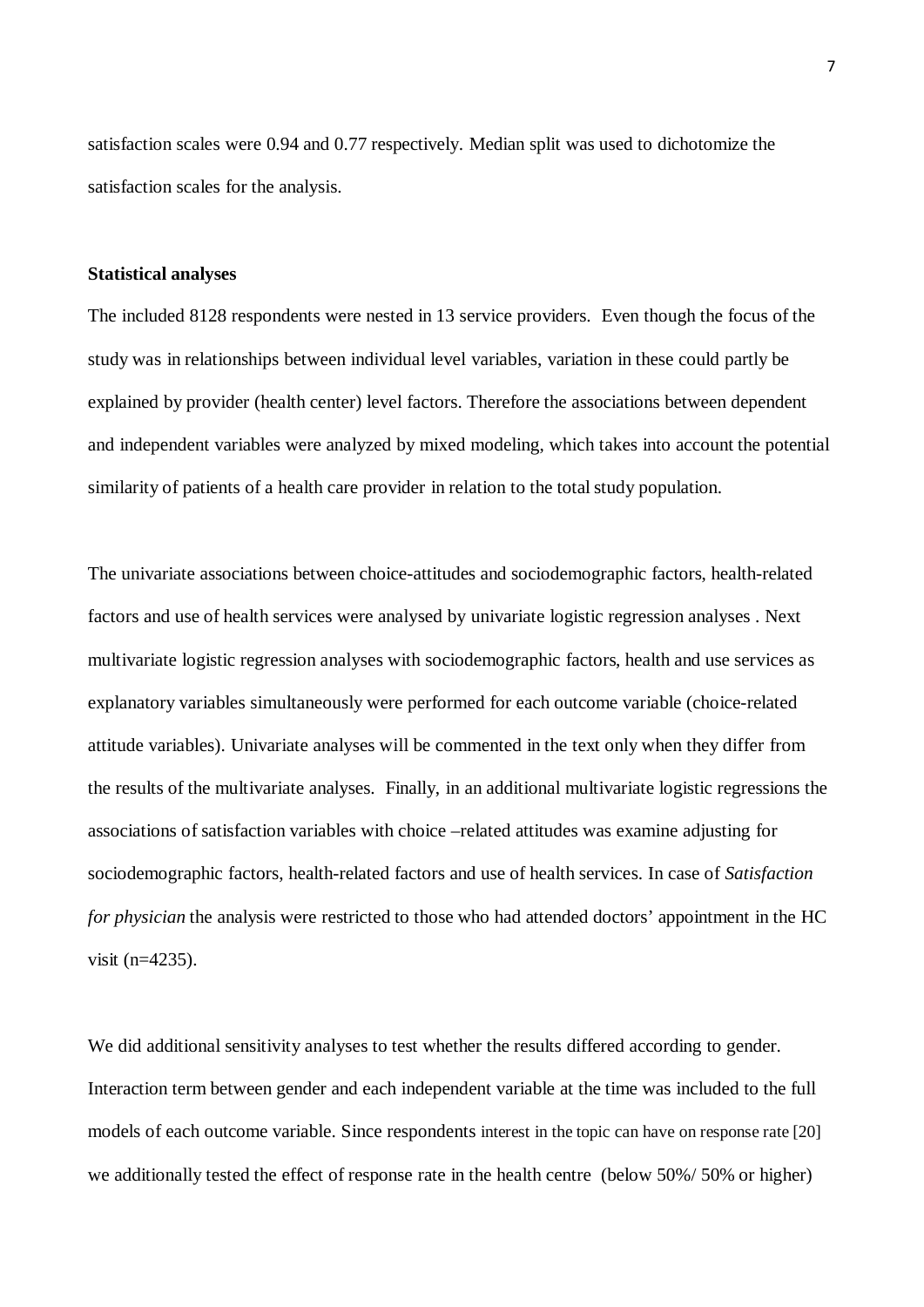on results was tested fist by examining the prevalence of outcome variables according to response rate and secondly by including interaction term of the response rate and each independent variable to the full models of outcome variables.

The guidelines on patient consent have been met and the study has been approved by the ethical committee of the National Institute for Health and Welfare.

### **Results**

Table 1 shows the sample characteristic. The majority of the respondents were women, 50 years or older, more than half of the sample reported having a long-standing illness.Majority regarded choice to be important, half of the respondents perceived genuine opportunities to make choices and 35 % were satisfied with the choice-relevant information.. Eight percent had changed their health care unit during the past 12 months.

Table 2 shows the results of multiple logistic regression analyses. Older respondents, and those with lower educational level and those who had a regular doctor rated the importance of choice and alternatives from which to choose higher and thought more often that they had sufficiently choicerelevant information than others. For the women the importance of choice was higher than for the men, while the men were more satisfied with choice-relevant information.

In the univariate analyses those with chronic illness expressed more often that choice was of importance (OR=1.75, 95% CL 1.57-1.93) , and assessed more often that they had sufficiently choice-relevant information (OR=1.27, 95%CI 1.15-1.41). Chronic illness was not related to choice opportunities in univariate analyses. However, in multivariate models adjusted for all independent variables these same patients rated the opportunity to choose lower and were less satisfied with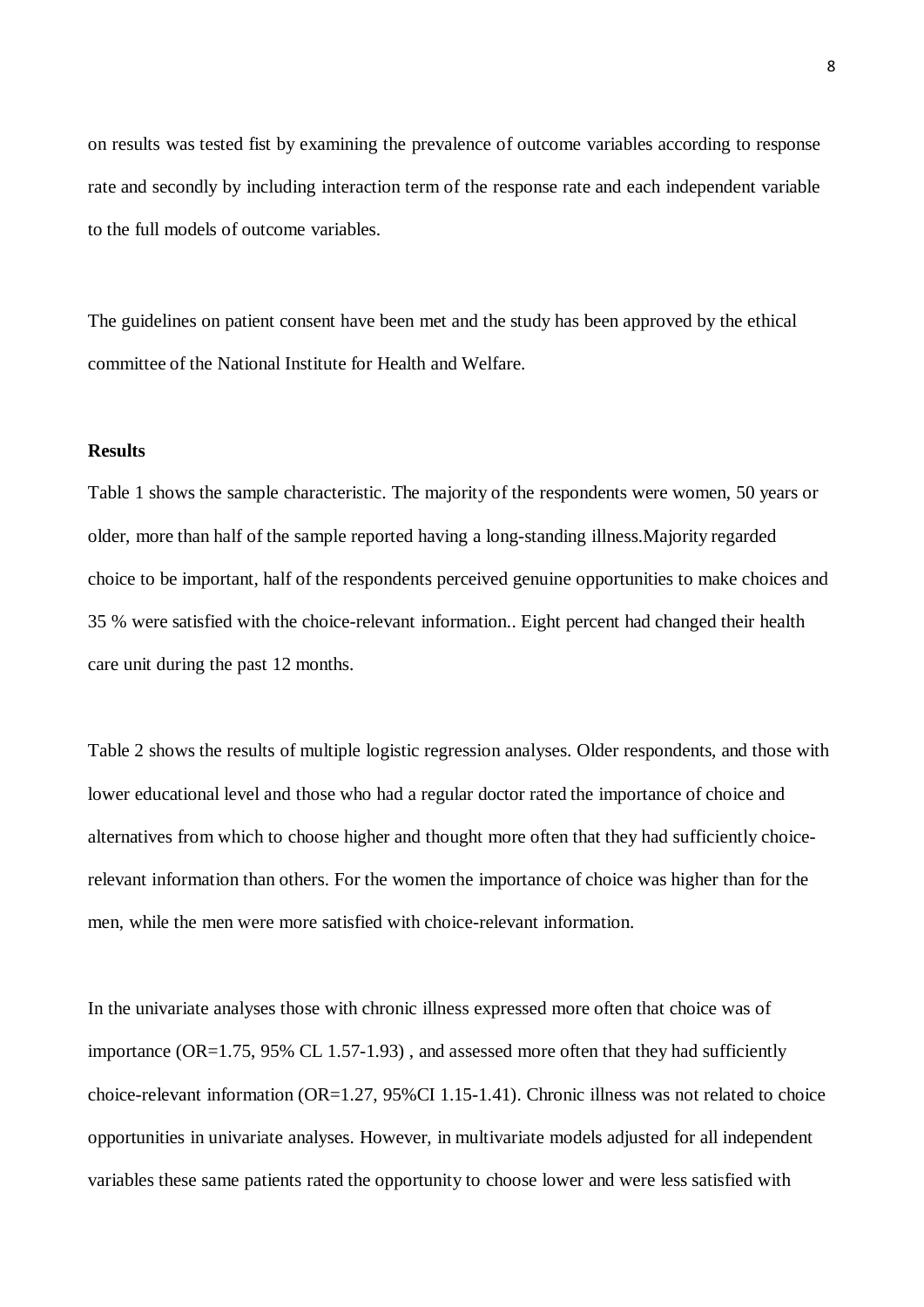choice-relevant information than the others. Those with frequent use of services expressed more often that choice was important but they were less satisfied with choice relevant information.

The respondents in health care units managed by a private provider (i.e. outsourced units) rated their opportunity to choose the providing health care unit as higher and were more satisfied with choice-relevant information compared to respondents in public HCs. Those having changed health care unit during the past 12 months rated the opportunity to choose higher and were more satisfied with choice-relevant information.

Table 3 shows the association of patient satisfaction indicators with choice attitudes in fully adjusted models. Satisfaction with physician and waiting times were both related to higher perceived opportunities to choose from and higher perceived sufficiency on choice-relevant information. In addition, those satisfied with waiting time regarded choice more often of importance. However, sensitivity analyses according to gender indicated that satisfaction with waiting times was a significant predictor of importance of choice only among men (OR = 1.60 95%) CI 1.29-1.99 among men, OR=0.95, 0.81-1.13 among women, gender interaction significant p<0.01 ). Sensitivity analyses did not show other significant gender differences.

Additional sensitivity analyses according to response rate yielded only one significant interaction. Men were more satisfied with choice relevant information than women in health centres with response rate above 10% (OR 1.43, 95% CI 1.19-1.72) compared to centres with lower response rate (OR=1.02, 95% CI 0.86-1.23, interaction term significant  $p<0.05$ ).

We additionally tested the associations when adding random effects (municipality) using multilevel mixed-effects ordered logistic regression and the results were identical.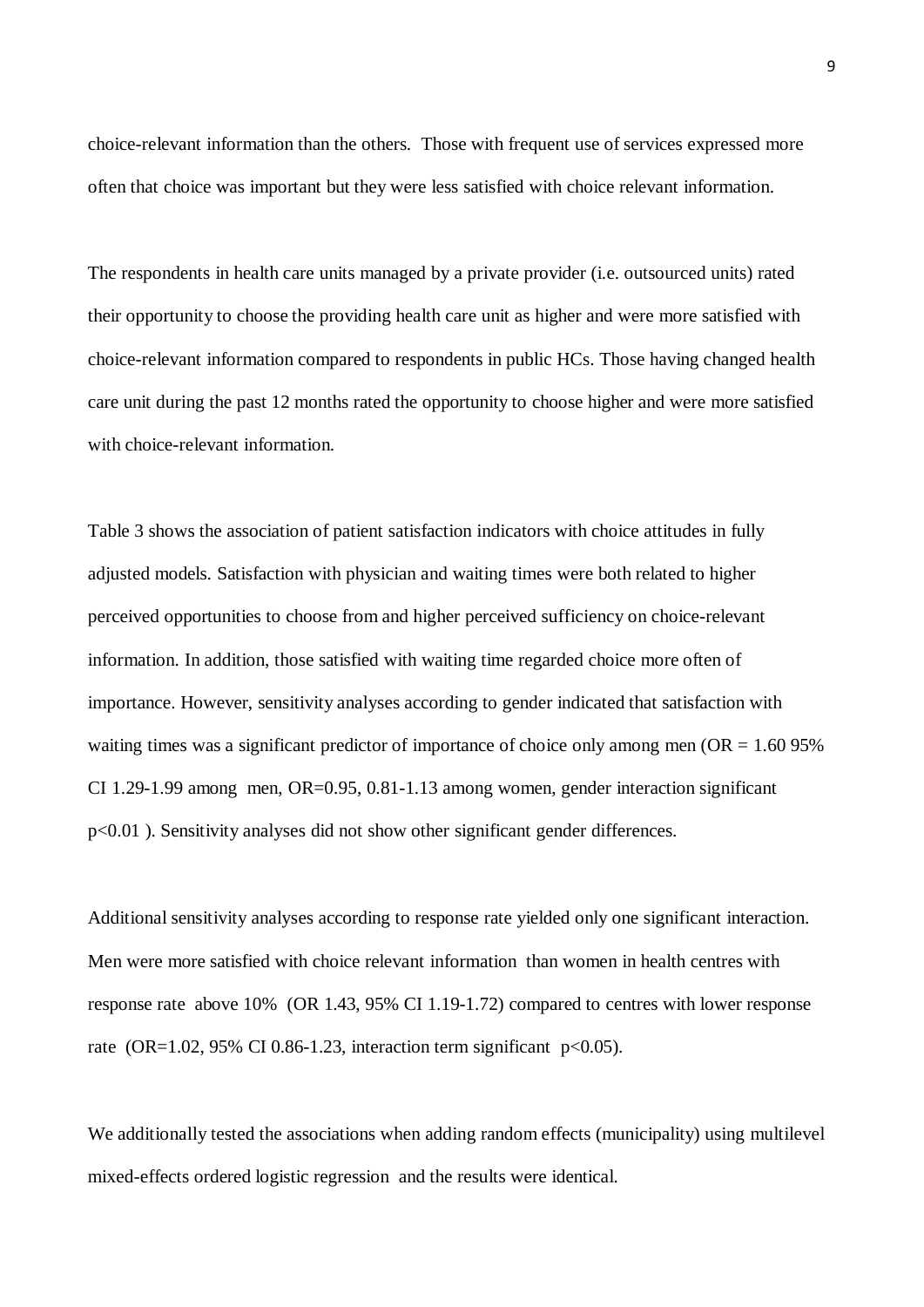### **Discussion**

The results of this study suggest that half of the patients in public primary care of big cities perceived opportunities for making choices, however the choice-relevant information on quality of care, access to services and practicalities of changing the health care unit was considered to be insufficient. Even though majority of the patients value the opportunity to choose their health care provider, only a small fraction of patients had actually changed their health care unit during the past year.

Our findings are in line with the previous research indicating the importance of choice for patients [\[7,](#page-13-5) [8\].](#page-13-6) Although some studies have suggested that those in better socioeconomic position utilize the possibility of choice in health care more actively [\[13,](#page-14-3) [21\],](#page-14-11) the opportunity to choose service provider seems to be more important for the elderly, for those with lower education and for women [\[22-24\]](#page-14-12) as found also in the current study. Morbidity is higher among the elderly and those with lower education, therefore the age and education-related differences in choice attitudes could reflect higher need for services among the elderly and those with lower education. However, in the present study age and education were related to positive attitudes towards choice even when health status and use of services were accounted for.

The importance of choice among the elderly and the less educated may also reflect their lower possibilities to choose. Due to the multichannel funding and delivery of health services via public sector, private sector and occupational health care, different patient and population groups have different possibilities to exercise choice in Finland. Due to the high out-of-pocket payments in the private sector these services are mostly available for those in higher socioeconomic positions [\[25\]](#page-14-13) and occupational health services offer ambulatory care services which are free at the point of use to a large proportion of working-age employed people [\[26\]](#page-14-14). However, in the present study, elderly and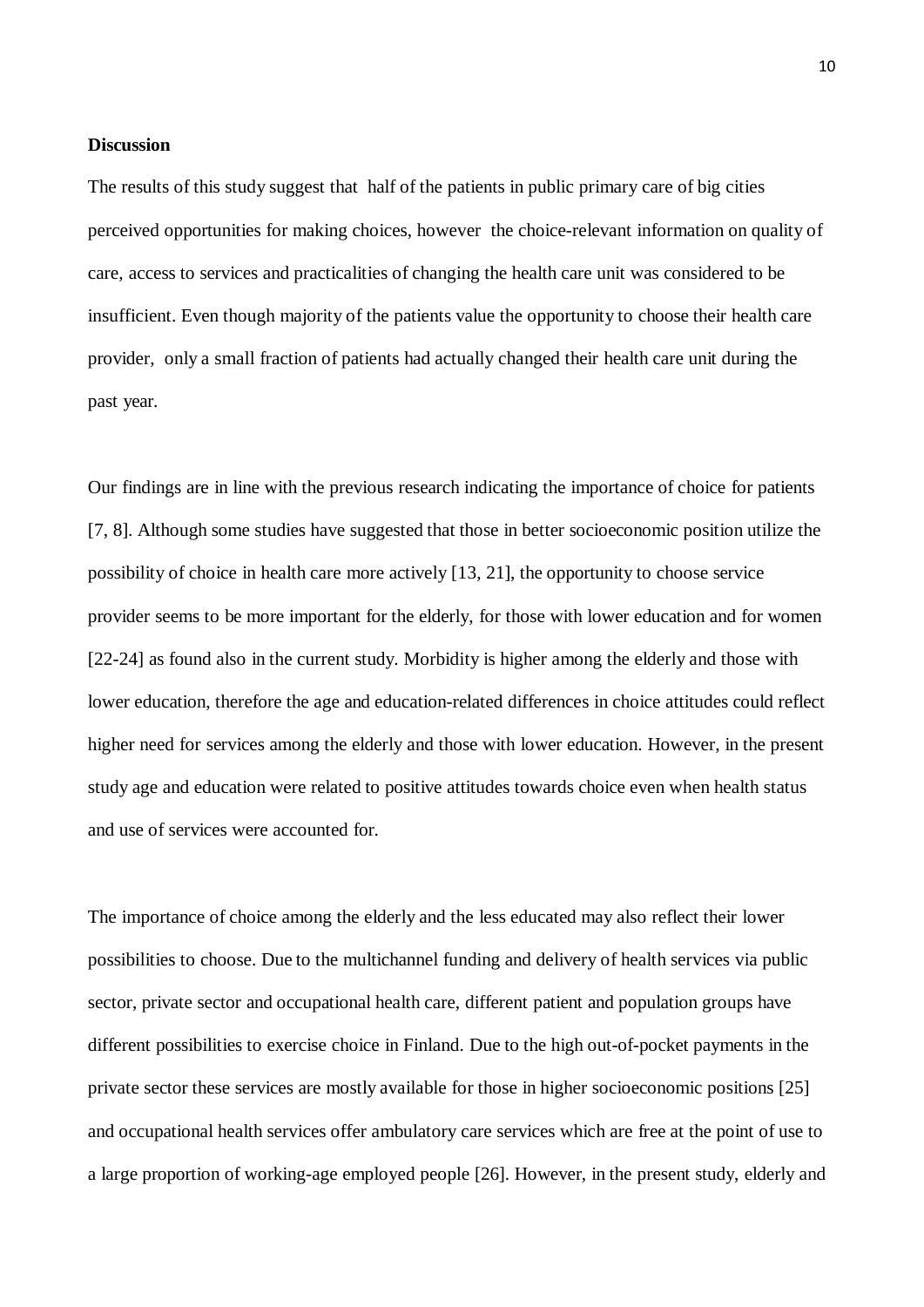less educated patients also reported more often that they had a genuine opportunity to make choices and they also were more satisfied with choice-relevant information. Therefore, these differences may also reflect age and education differences in expectations towards health care.

Previous research has indicated educational differences in readiness to obtain, comprehend and make use of health-related information (*health literacy*) [\[27\]](#page-14-15). A Swedish study showed that those with higher education search for more choice-relevant information on waiting-times and competency of the personnel in health care units [\[24\]](#page-14-16). The present findings may therefore indicate lower perceived need for information among those with lower education, while those with higher education may be more likely to evaluate the availability of choice-relevant information. The comparative information on the quality of services between different service providers is scarce in Finland.

Although in the present study patients with chronic illnesses and frequent use of health services placed more value on choice, they were more critical towards their opportunities from which to choose and more dissatisfied with the availability of choice-relevant information. In a Swedish study patients suffering from chronic illnesses and compromised health status were less satisfied with their health care unit, but at the same time they expressed that changing their provider would be difficult and were therefore less willing to change [\[24\]](#page-14-16). Those with chronic illnesses value the continuity of care [\[28\],](#page-14-17) and may therefore feel that ensuring the continuity is more important than the benefits brought by changing the care provider. In Finland all residents have been assigned to the nearest health care unit. Changing health care unit means usually longer travelling to the next health care unit, which may be strenuous for people chronic illnesses.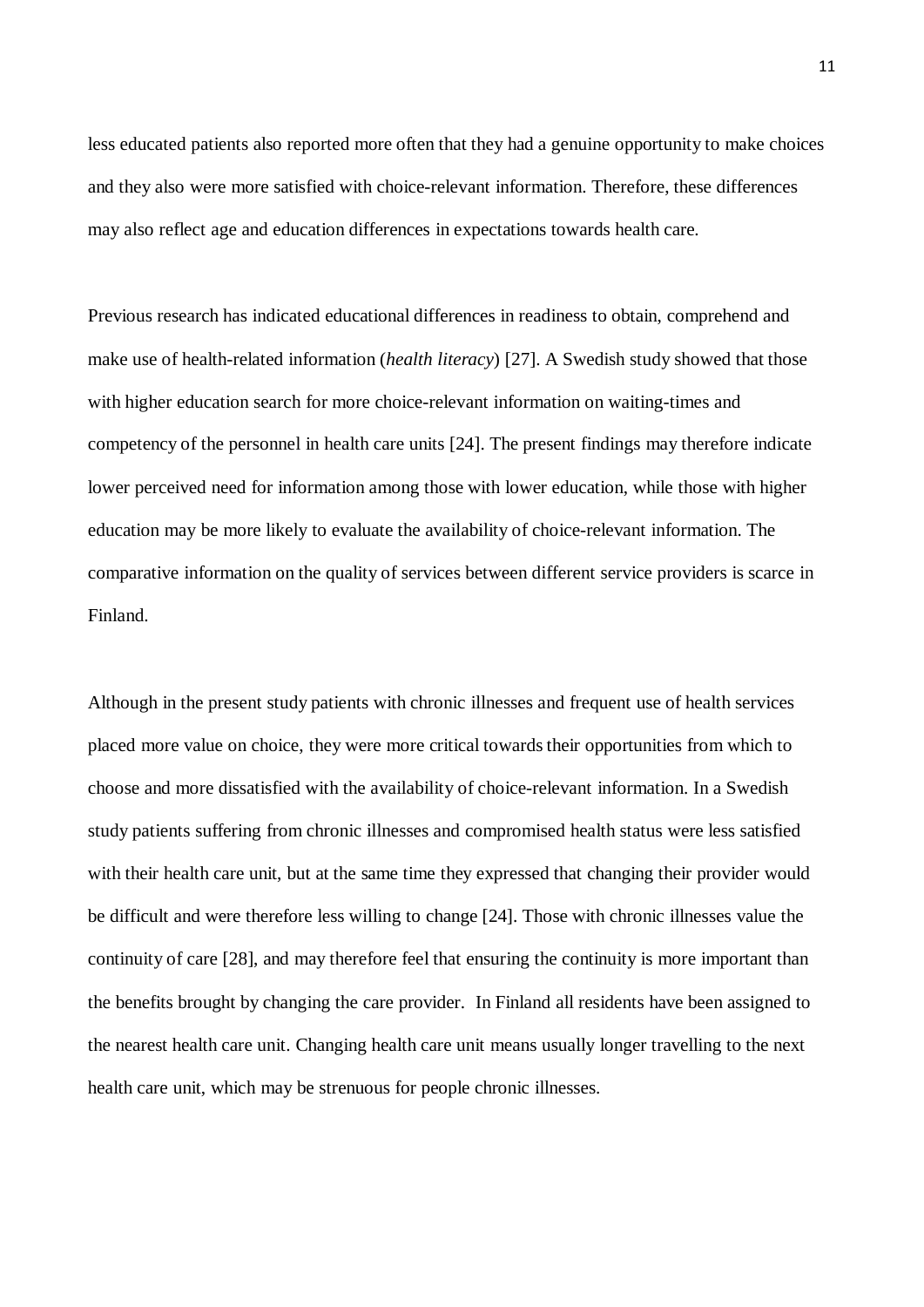The role of choice in enhancing quality of care is based on the assumption that the threat of patients discarding providers of poor quality will motivate providers to improve their services. Quality of services is an important factor that people take into consideration when they choose their health care providers [\[8\]](#page-13-6) and patient dissatisfaction has been shown to be related to willingness to travel beyond the local provider for treatment [\[22\].](#page-14-12) However, in the current study patients with a personal physician and those reporting higher satisfaction considered choice to be of more importance. These same patients regarded that they had genuine opportunities to choose from and they were more satisfied with choice-relevant information. Thus, the present results suggest that valuing opportunity to choose the provider does not necessarily stem from dissatisfaction with the current service provider. Instead, choice may also mean that the patients have chosen the current provider (i.e. they have chosen not to change it) or it may be an inherent value in itself for patients, regardless of intentions to act upon the opportunity.

The present study has limitations that should be considered in interpretation of the results. The sample was gathered from HCs of big cities. The possibilities to exercise choice may be poorer in remote and sparsely populated areas where the availability private and occupational services may be lower and due to long distances also the availability of alternative public health services may be poorer as well. Secondly, the sample was not a random sample; it comprised attenders in public outpatient care units during a one week period, therefore the share of those using HC services more frequently may be overrepresented in the sample. Although the data may not represent all patients, it represents the most typical attenders in care units. The response rate was relatively low as found also in other patient surveys [\[29\],](#page-15-0) though surveys using reminders have achieved higher response rates [\[30\].](#page-15-1) In the present study reminders were not possible and the differences in response activity between HCs may be a result of how actively the personnel have distributed the questionnaires for the attenders. We have controlled the differences between HCs by analyzing the results using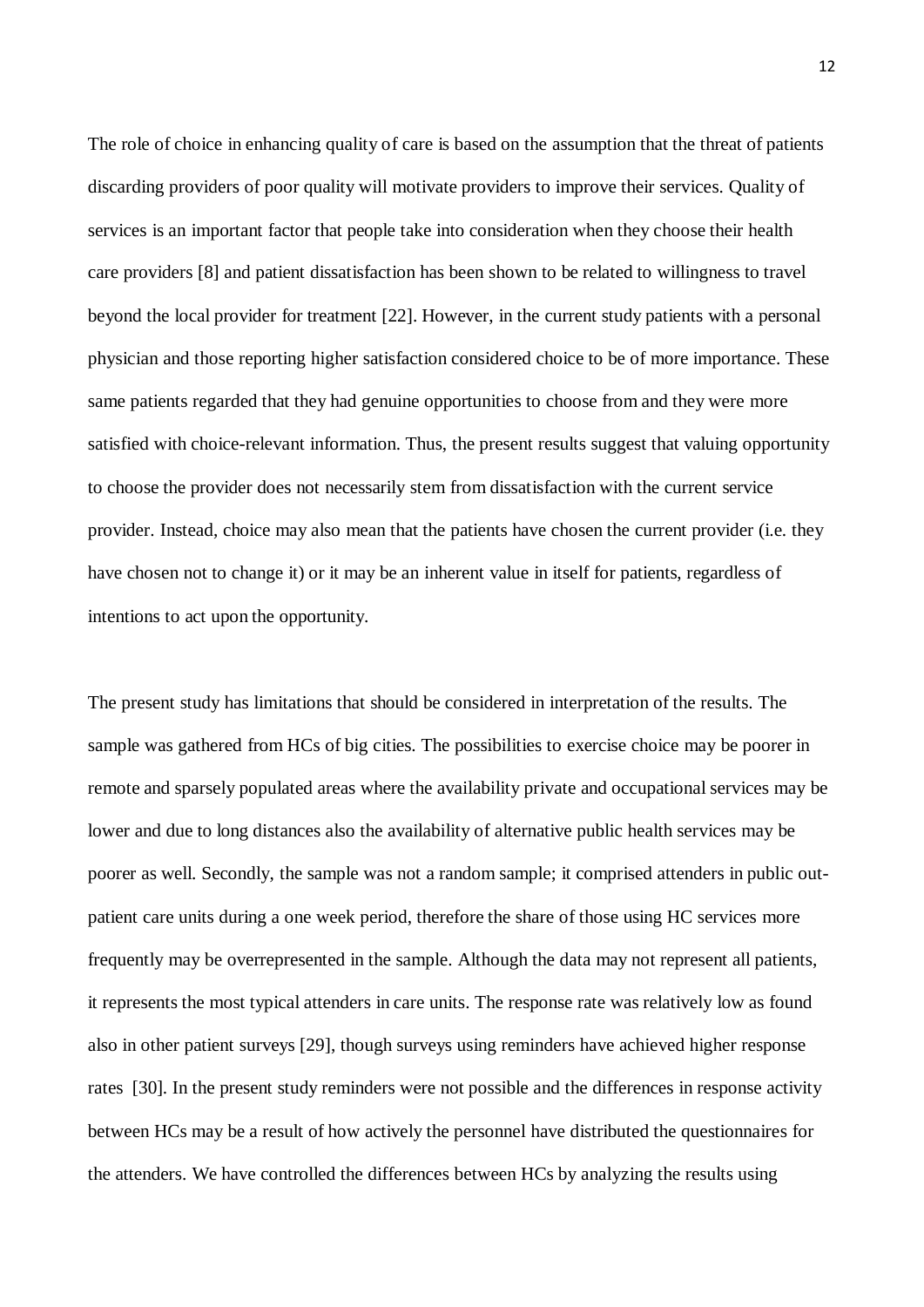multilevel modeling which accounts for the unit level variation. The sensitivity analyses indicated that low response rate may slightly under estimate the prevalence of high importance placed on choice as well as good perceived opportunities for choice. However, the additional sensitivity analyses to test the effect of response rate on the relationships of independent and dependent variables did not indicate any major effects of response rate to the results. In addition, the large sample size and measuring multiple confounders allowed us to control the potential biases in the sample by adjusting the analyses for multiple factors simultaneously. Fourthly, occupational health care, which in Finland is mainly responsible for the primary care of the employed population, was not included in the study. Therefore working aged adult population is underrepresented in the sample. The sample also did not include those using predominantly private health services, i.e., a selected group in terms of socioeconomic status [\[25\].](#page-14-13)

In conclusion, *In conclusion, the users of the Finnish public primary care services are critical about available opportunities to make choices in health care and particularly about sufficiency of choice-relevant information on which to base potential choices."* The users of the Finnish public primary care services value the opportunity to choose their care provider, but the availability of choice does not necessarily result in active change. Rather choice can also be expressed in a form of ensuring the current level of services and the continuity of care. Expanded choice is one of the major elements in the ongoing reform of the health and social service system in Finland, and it will profoundly change the relationship between the patients and the service providers. It is important that in the development of the choice system the specific features of the Finnish health system will be taken into account. Since the occupational health care is mainly responsible for the primary care of the employed adult population, opening the opportunities for choice concerns particularly citizen groups outside the labor market such as the elderly and the unemployed. These are the groups that are often suffering of chronic morbidity and other complex care needs. In the present study 60% of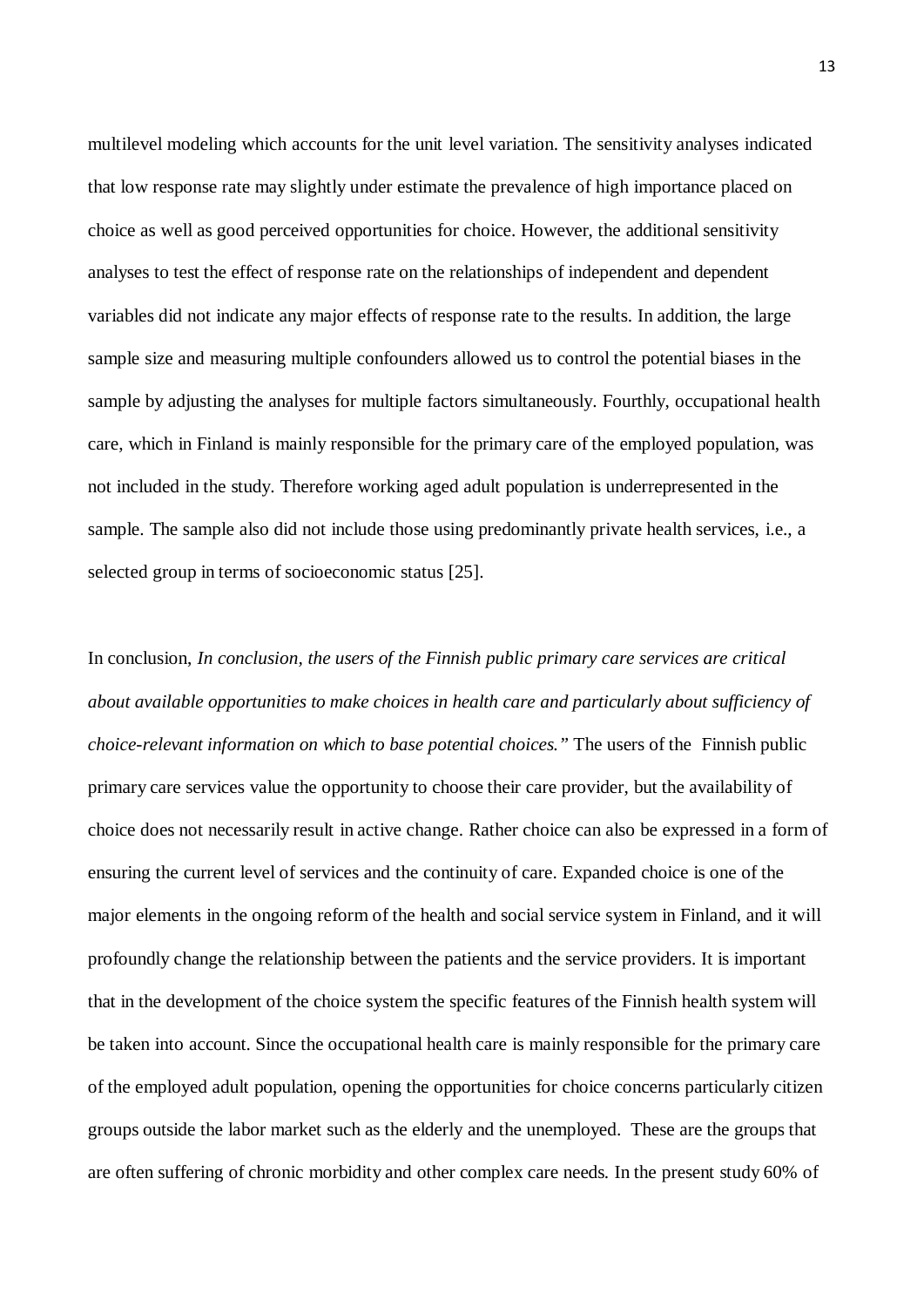the respondents had a chronic illness that typically requires regular monitoring and

multiprofessional care emphasizing the importance of continuous and coordinated care practices.

Choices available for these patient groups should be supported by developing integrated care

alternatives and by increasing information on care alternatives that meet their needs.

### **Acknowledgements**

The study has been supported by the Tekes – the Finnish Funding Agency for Innovation and The

Strategic Research Council (SRC) at the Academy of Finland (no 303606**)**

# CONFLICT OF INTERESTS

None declared.

### **REFERENCES**

1. Victoor A, Friele RD, Delnoij DMJ, Rademakers JJDJM. Free choice of healthcare providers in the Netherlands is both a goal in itself and a precondition: modelling the policy assumptions underlying the promotion of patient choice through documentary analysis and interviews. BMC Health Serv Res. 2012;12:441 DOI: 10.1186/472-6963-12-441.

<span id="page-13-0"></span>2. Chu-Weininger MY, Balkrishnan R. Consumersatisfaction with primary care provider choice and associated trust. BMC Health Services Research. 2006;6:139 doi:10.1186/1472-6963-6-139.

<span id="page-13-1"></span>3. Schmittdiel J, Selby JV, Grumbach K, C.P.C. Q. Choice of a personal physician and patient satisfaction in a health maintenance organization. JAMA 1997;278:1596-9. doi:10.001/jama.997.03550190060045.

<span id="page-13-2"></span>4. Saltman RB. Patient choice and patients empowermentin Northen European health systems: a concetual framework. I J Health Serv. 1994;24:201-29.

<span id="page-13-3"></span>5. Vrangbaek K, Robertson R, Winblad U, van der Bovemkamp H, Dixon A. Coice policies in Northern European health systems. Health Econimics, Policy and Law. 2012;7:47-71.

<span id="page-13-4"></span>6. Costa-i-Font J, Zigante V. 'The Choice Agenda ' in Eropean health Systems: The Role of Middle Class Demands.: London School of Economics (LSE): Europe in Question Discussion Paper Series. LEQS Paper 82/2014. Saatavana: [http://papers.ssrn.com/sol3/papers.cfm?abstract\\_id=2522841](http://papers.ssrn.com/sol3/papers.cfm?abstract_id=2522841) (Siteerattu 22.8.2014); 2014.

<span id="page-13-5"></span>7. Glenngård AH, Anell A, Beckman A. Choice of primary care provider: Results from a population survey in three Swedish counties. Health Policy. 2011;103:31-7.

<span id="page-13-6"></span>8. Coulter A, Jenkinson C. European patients' views on the responsiveness of health systems and healthcare providers. Eur J Public Health. 2005;15:355-60.

<span id="page-13-7"></span>9. Victoor A, Delnoij D, Friele R, Rademakers J. Determinants of patient choice of healthcare providers: a scoping review. BMC Health Services Research. 2010;12:271. DOI: 10.1186/472-6963-12-272.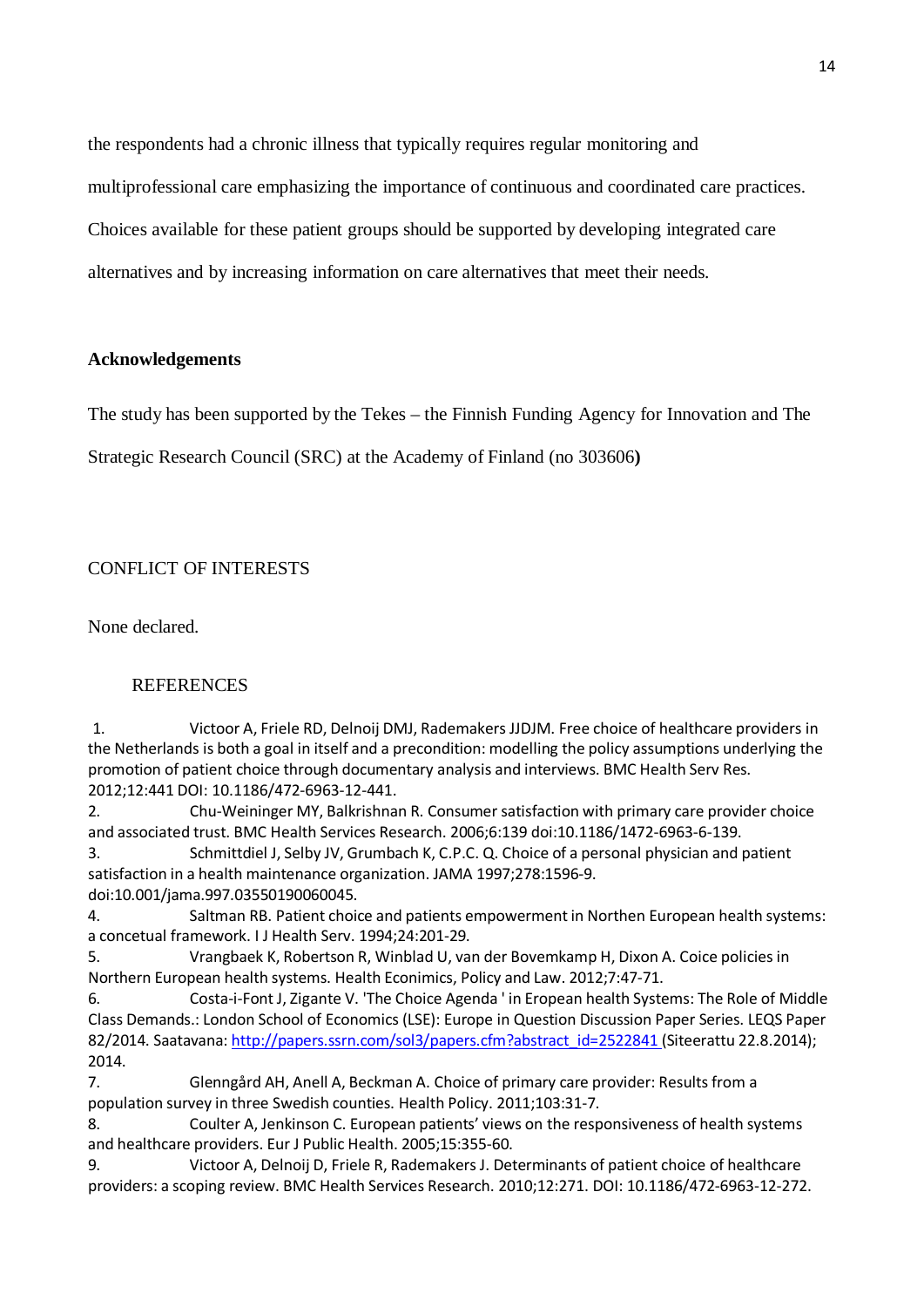<span id="page-14-0"></span>10. Myndigheten for Vårdanalys. Vad vill patienten veta for att välja? Vårdanalys utvärdering av vårdvals information: Myndigheten för vårdanalys: Raport 2013:4; 2013.

<span id="page-14-1"></span>11. Ringard Å, Hagen T. Are waiting times for hospital admissions affected by patients' choices and mobility? BMC Health Services Research. 2011;11:170. DOI: 10.1186/472-6963-11-170.

<span id="page-14-2"></span>12. Dawson D, Gravelle H, Jacobs R, Martin S, Smith PC. The effects of expanding patient choice of provider on waiting times: evidence from a policy experiment. Health Econ. 2007;16:113-28.

<span id="page-14-3"></span>13. Janlöv N, Andersson A, Beckman A, Sveréus S, Wiréhn A-B, Rehnberg C. Vem har vårdvalet gynnat? En jämförande studie mellan tre landsting före och efter vårdvalets införande i primärvården [Who has benefited from choice in health care? Comparative study between three counties before and after introducing choice in primary care, in Swedish]. Stocholm: Myndigheten for vårdanalys. Raportt 2013:1.

<span id="page-14-4"></span>14. Janlöv N, Rehnberg C. Uppföljning av husläkarsystemet inom Vårdval Stockholm – år 2010 [Follow-up of the personal physician system in the health care choice system in Stocholm - year 2010, in swedish]: Karolinska Instituttet; 2011 [www.folkhalsoguiden.se.](http://www.folkhalsoguiden.se/)

<span id="page-14-5"></span>15. Isaksson D, Blomqvist P, Winblad U. Free establishment of primary health care providers: effects on geographical equity. BMC Health Services Research 16:28 DOI 101186/s12913-016-1259-z. 2016. 16. Beckman A, Anell A. Changes in health care utilisation following a reform involving choice

<span id="page-14-6"></span>and privatisation in Swedish primary care: a five-year follow-up of GP-visits. Health Serv Res. 2013;13:452 [http://www.biomedcentral.com/1472-6963/13/452.](http://www.biomedcentral.com/1472-6963/13/452)

<span id="page-14-7"></span>17. Wendt C. Mapping European healthcare systems: a comparative analysis of financing, service provision and access to healthcare. Journal of European Social Policy. 2009;19:432-45; 344247; DOI:10.1177/0958928709344247

<span id="page-14-8"></span>18. Tynkkynen L-K, Chydenius M, Saloranta A, Keskimäki I. Expanding Choice of primary care in Finland: much debate but little change so far. Health Policy. 2016;120:227-34.

<span id="page-14-9"></span>19. Terveydenhuoltolaki [The Finnish Health Care Act iF. Finlex 1326/20102010.

<span id="page-14-10"></span>20. Martin C. The Impact of Topic Interest on Mail Survey Response Behavior. J Market Res Soc. 1994;36:327-38.

<span id="page-14-11"></span>21. Ringard Å. Equitable access to elective hospital services: the introduction of patient choice in a decentralised healthcare system. Scand J Public Health. 2012;40:10-7.

<span id="page-14-12"></span>22. Dixon A, Robertson R, Appleby J, Burge P, Devlin N, Magee H. Patient Choice. How patients choose and how providers respond. London: KIng Fund [www.kingsfund.org.uk/publications](http://www.kingsfund.org.uk/publications) 2010

23. Robertson R, Burge P. The impact of patient choice of provider on equity: analysis of a patient survey. Journal of Health Services & Research Policy. 2011;16, Suppl 1:22-8.

<span id="page-14-16"></span>24. Lindström E, Tengvald K, Fernvall E, Nilbert M, Andersson C, Nylem K. Vem vill veta vad for att välja? - Om vilken information olika grupper av pesoner vill ha för att välja vårdcentral [Who wants to know what in oder to choose? What kind of infromation do different population groups want to have in oder to choose health care center? in Swedish]. Stocholm: Myndigheten för vårdanalys: Raport 2014:1; 2014.

<span id="page-14-13"></span>25. Blomgren J, Aaltonen K, Tervola J, Virta L. Kelan sairaanhoitokorvaukset tuloryhmittäin. Kenelle korvauksia maksetaan ja kuinka paljon? [Health Insurance Reimbursements according to income deciles. Who recive reimburcements and how much?, in Finnish] Helsinki: Kela: Sosiaali- ja terveysturvan tutkimusselosteita 93/2015; 2015.

<span id="page-14-14"></span>26. Oksanen K, Sauni R, Koskinen A, Aalto A-M, Räsänen K. Työikäisten arviot avohoidon lääkärissä käynneistä [Satisfaction with and perceived benefit of the latest physician visit among workingaged Finns, in FInnish with an English abstract]. Suomen Lääkäril [TheFinnish Medical Journal]. 2015;70(42):2777-84a.

<span id="page-14-15"></span>27. Rademakers J, Nijman J, Brabers AEM, de Jong JD, Hendriks M. The relative effect of health literacy and patient activation on provider choice in the Netherlands. Health Policy. 2014;114:200-6

<span id="page-14-17"></span>28. Pandhi N, SaultzJW. Patients' Perceptions of Interpersonal Continuity of Care. J Am Board Fam Med. 2006;19:390 -7.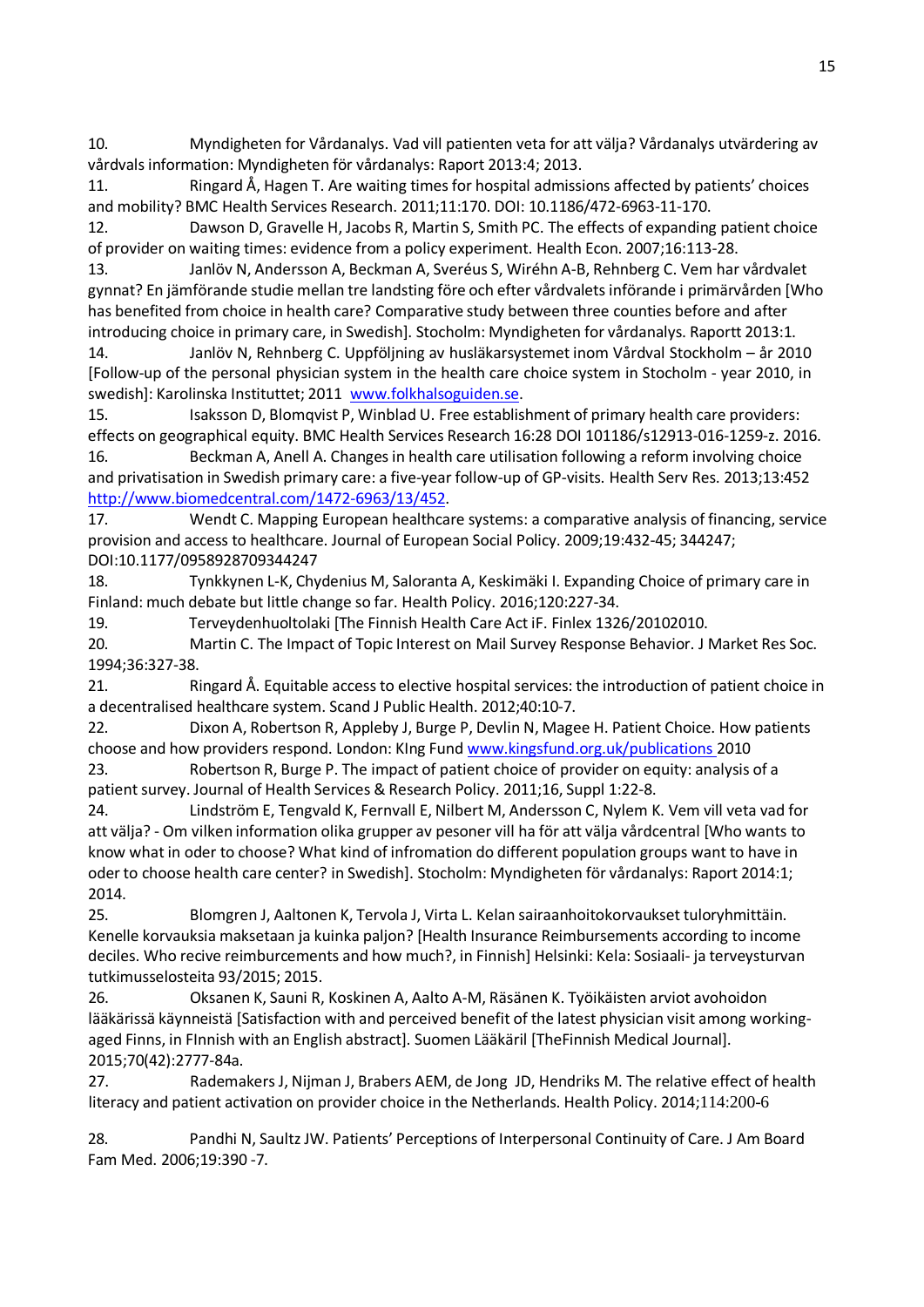<span id="page-15-0"></span>29. Naukkarinen E-L. Potilaan itsemääräämisen ja sen edellytysten toteutuminen terveydenhuollossa [Patient's Self-determination and its Prerequisites in Health Care, in Finnish with an English abstract]: Kuopio Uiversity Publications E. Social Sciences 157; 2008.

<span id="page-15-1"></span>30. Kvist T. Hoidon laatu? Potilaiden ja henkilöstön yhetinen asia? [Quality of care - a common issue for patients adn staff? in Finnish with an English abstract]: Kuopio University Publications E. Social Sciences 111; 2004.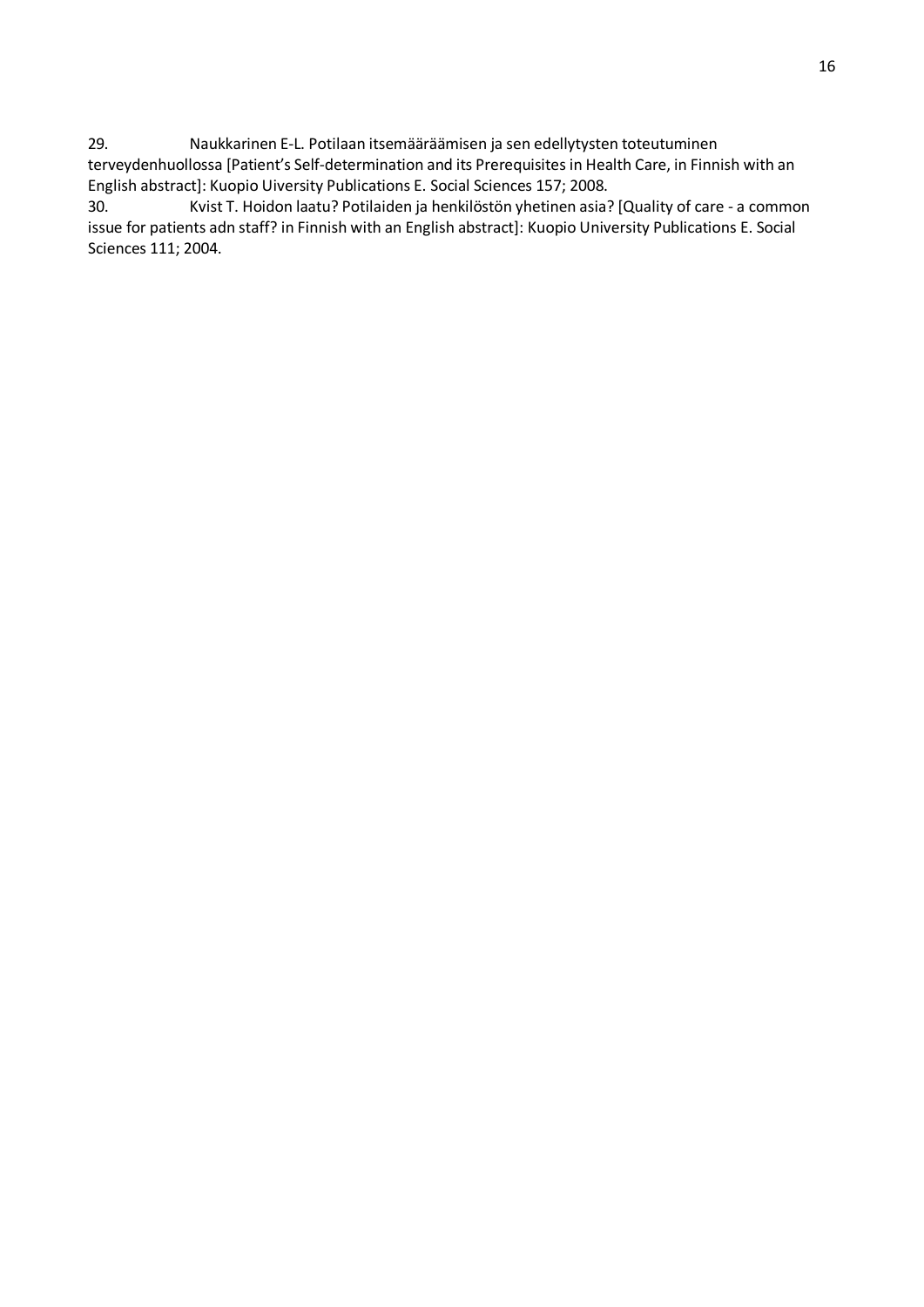| <b>Municipal health care</b>                                                                    | <b>Expenditure of</b> |
|-------------------------------------------------------------------------------------------------|-----------------------|
| • State and municipality tax funded                                                             | GP visits in 2015     |
| • All municipality residents entitled, coverage appr. 50%                                       |                       |
| • Largest share of all GP visits (appr. 70%)                                                    |                       |
| • User free regulated, can be forfeited (maximum €32 p.a.)                                      | £2668M                |
| . Health centres administrative entities                                                        |                       |
| • Health stations are points of provision                                                       |                       |
| • System plagued by long waiting times                                                          |                       |
| Occupational health care *                                                                      |                       |
| • Employers pay largest share (88%) through National Health Insurance (NHI)                     |                       |
| • All employees (1,8M), parallel use of municipality services is possible                       |                       |
| • Share of all GP visits currently 28%                                                          | €489M <sup>*</sup>    |
| · No user fee                                                                                   |                       |
| • 28% of services provided by health centres, 50% by occupational care centres                  |                       |
| . No waiting times                                                                              |                       |
| Private health care                                                                             |                       |
| • Service users receive appr. 20% reimbursement from NHI                                        |                       |
| . Ability to pay is only restriction for use, parallel use of municipality services<br>possible |                       |
| . Private GP visits 13,3/100 inhabitants in 2016                                                | €464M                 |
| • User fees vary                                                                                |                       |
| • Services provided by private clinics                                                          |                       |
| . No waiting times                                                                              |                       |

\*includes curative and preventive care, student health care

Figure1.TheFinnishPrimaryHealthCareSystem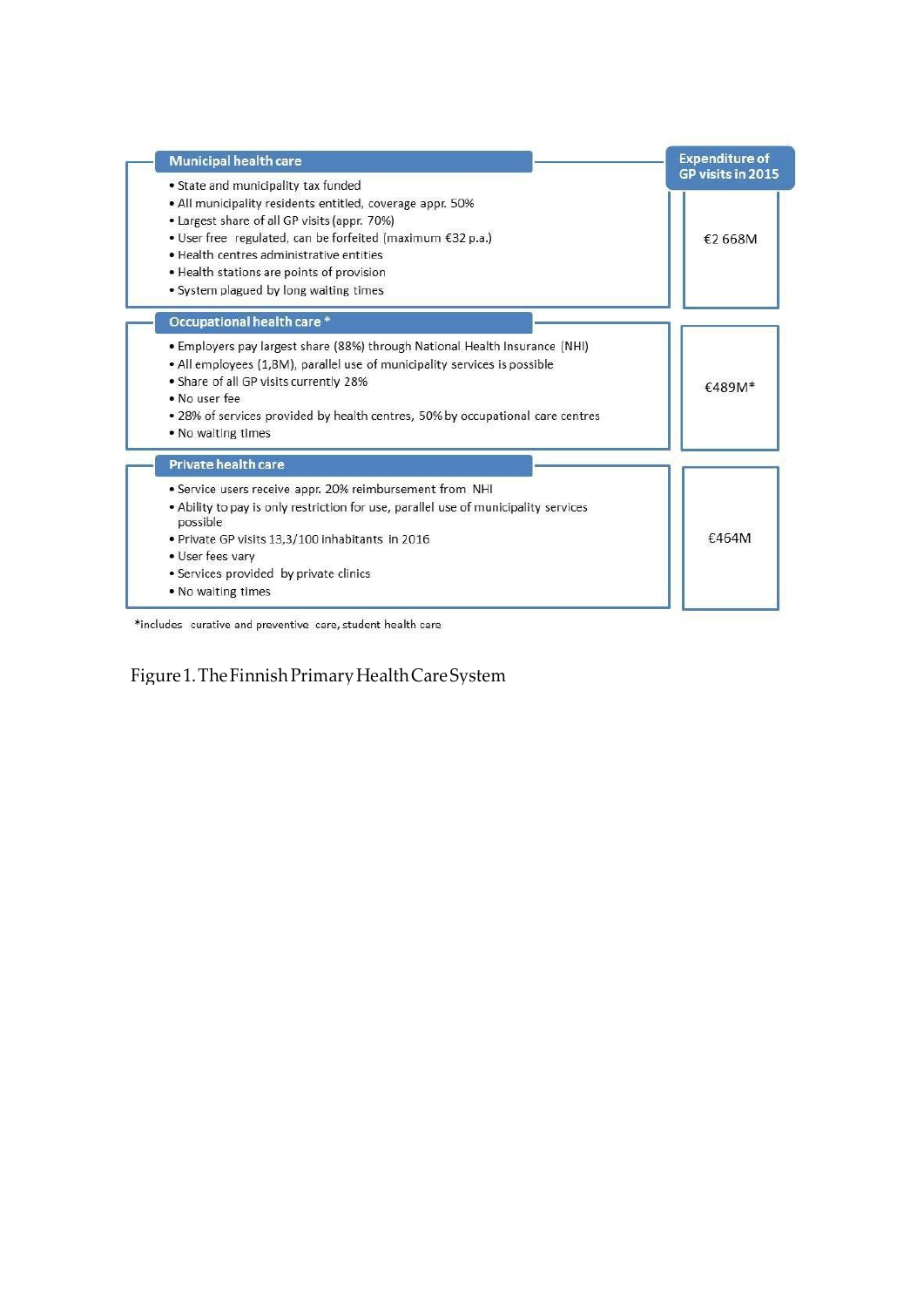|  |  | Table 1. Sample characteristics |  |  |
|--|--|---------------------------------|--|--|
|--|--|---------------------------------|--|--|

| Age                            | $\%$  | (n)    |
|--------------------------------|-------|--------|
| less than 50 years             | 32.47 | (2639) |
| $50-70$ years                  | 39.22 | (3188) |
| $70+$ years                    | 28.31 | (2301) |
| <b>Gender</b>                  |       |        |
| Female                         | 65.41 | (5185) |
| Male                           | 34.59 | (2742) |
| <b>Education</b>               |       |        |
| Elementary                     | 21.87 | (1671) |
| High school/ Vocational school | 36.23 | (2769) |
| College/Polytechnic            | 25.06 | (1915) |
| Universoty degree              | 16.84 | (1287) |
| <b>Chronic illness</b>         |       |        |
| no                             | 37.66 | (2861) |
| yes                            | 62.34 | (4735) |
| <b>Visits to doctor/year</b>   |       |        |
| $0 - 3$                        | 66.15 | (5136) |
| $4 - 6$                        | 24.12 | (1873) |
| $6+$                           | 9.72  | (755)  |
| <b>Regular doctor</b>          |       |        |
| n <sub>O</sub>                 | 51.54 | (3570) |
| yes                            | 48.46 | (3356) |
| Health care provider           |       |        |
| Public                         | 88.84 | (7221) |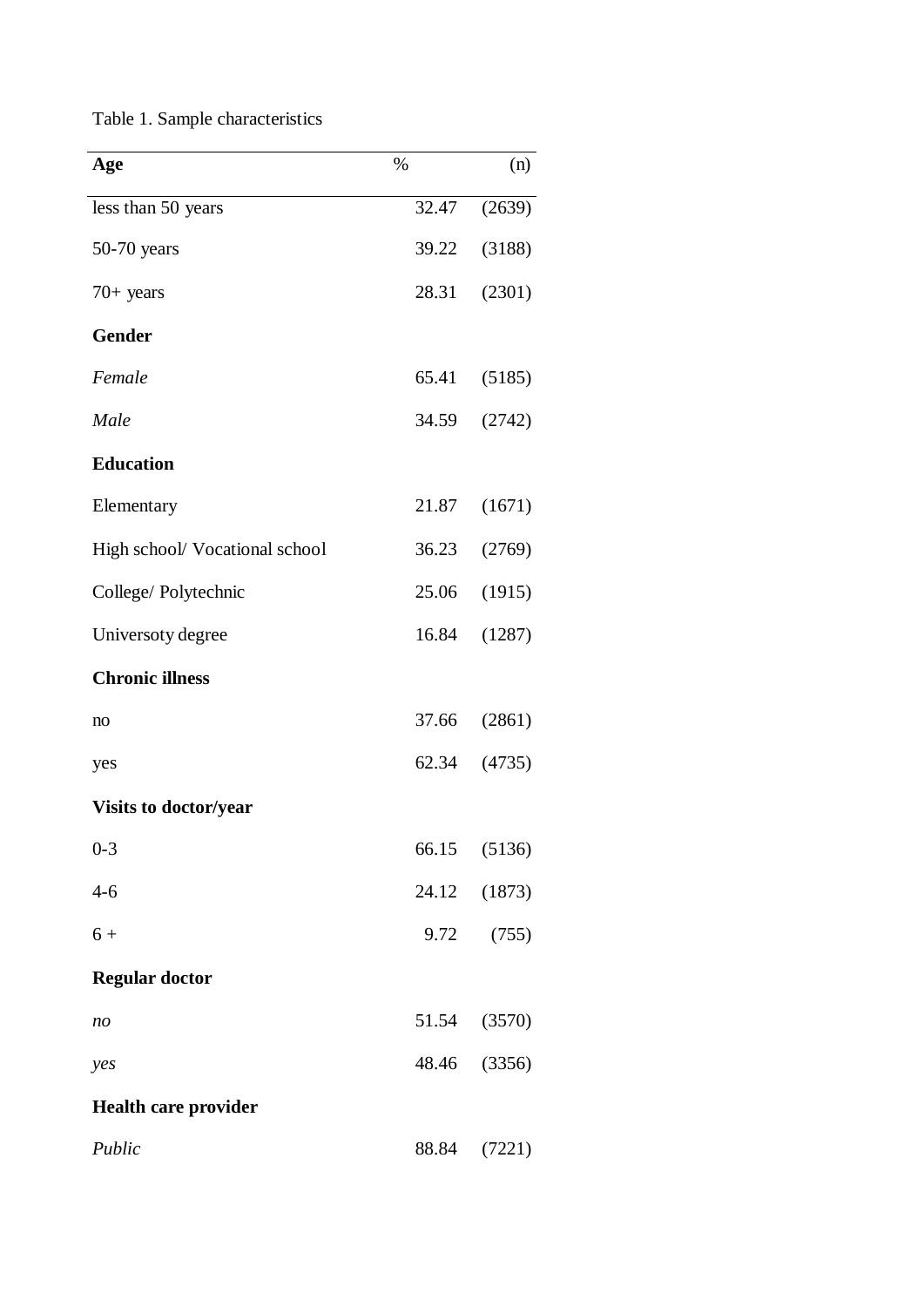| Private (outsourced) | 11.16 | (907) |
|----------------------|-------|-------|
|----------------------|-------|-------|

# **Changed Health care unit with in**

# **past 12 months**

| no                                  |    | 91.67 (7295) |
|-------------------------------------|----|--------------|
| yes                                 |    | 8.33 (663)   |
| Choice important (agree) $1$        |    | 77 (5718)    |
| Opportunity to choose (agree) $1$   | 49 | (3612)       |
| <b>Sufficiently choice-relevant</b> |    |              |
| information (agree) $1$             |    | 36 (2589)    |

<sup>1</sup> Values 3.51-5 on the sum scale ranging from scale 1

(disagree) to 5 (agree)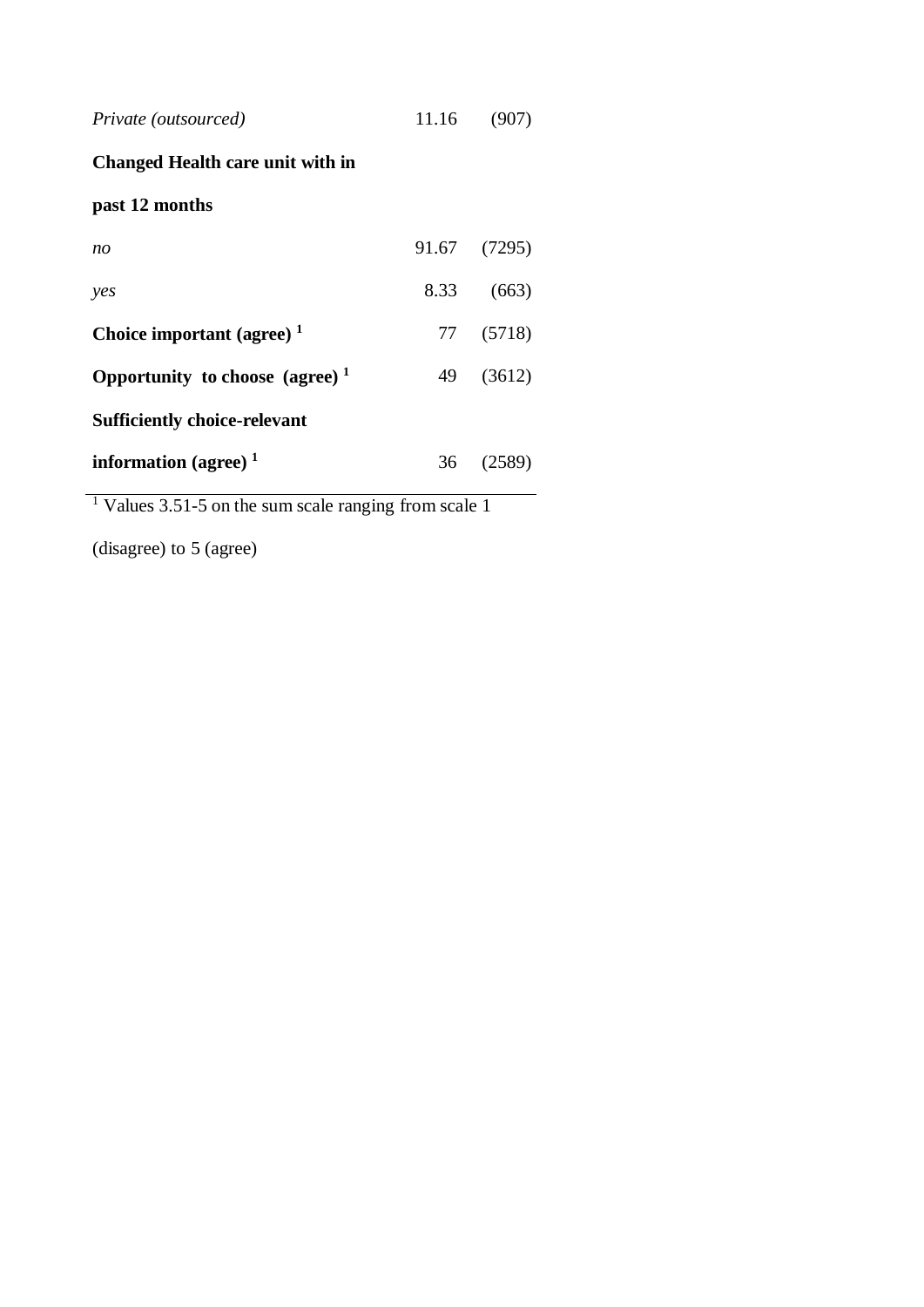Sufficiancy of Importance of choice Opportinity to make choices choice-relevant information OR 96% CI OR 96% CI OR 96% CI **Age** less than 50 yeras 50-70 years 1.86 (1.59-2.17) \*\*\* 1.66 (1.44-1.91) \*\*\* 1.76 (1.52-1.05) \*\*\* 70+ years 2.60 (2.13-3.18) \*\*\* 2.63 (2.23-3.10) \*\*\* 2.44 (2.05-2.90) \*\*\* **Gender** *Female Male* 0.60 (0.52-0.69) \*\*\* 0.95 (0.85-1.07) 1.21 (1.08-1.37) \*\* **Education**  Elementary High school/ Vocational school  $0.79 (0.64-0.97) * 0.77 (0.66-0.90) ** 0.76 (0.65-0.90)$ College/ Polytechnic 0.65 (0.53-0.81) \*\*\* 0.52 (0.44-0.61) \*\*\* 0.59 (0.50-0.70) \*\*\* Universoty degree  $0.47 (0.38-0.59)$  \*\*\*  $0.39 (0.33-0.47)$  \*\*\*  $0.48 (0.40-0.58)$  \*\*\* **Chronic illness** no yes 1.23 (1.07-1.42) \*\* 0.87 (0.76-0.98) \* 0.87 (0.76-1.00) \* **Visits to doctor/year** 0-3 4-6 1.22 (1.04-1.42) \* 0.93 (0.93-1.06) 0.79 (0.79-0.69) \*\*\*  $6 + 1.45 (1.15-1.83)$  \*\*  $0.85 (0.70-1.03)$  0.79  $(0.64-0.97)$  \*

Table 2. Multiple logistic regression analyses with choice attitudes as dependent variables. Odds ratios (OR) and 95% Confidence Intervals (CI)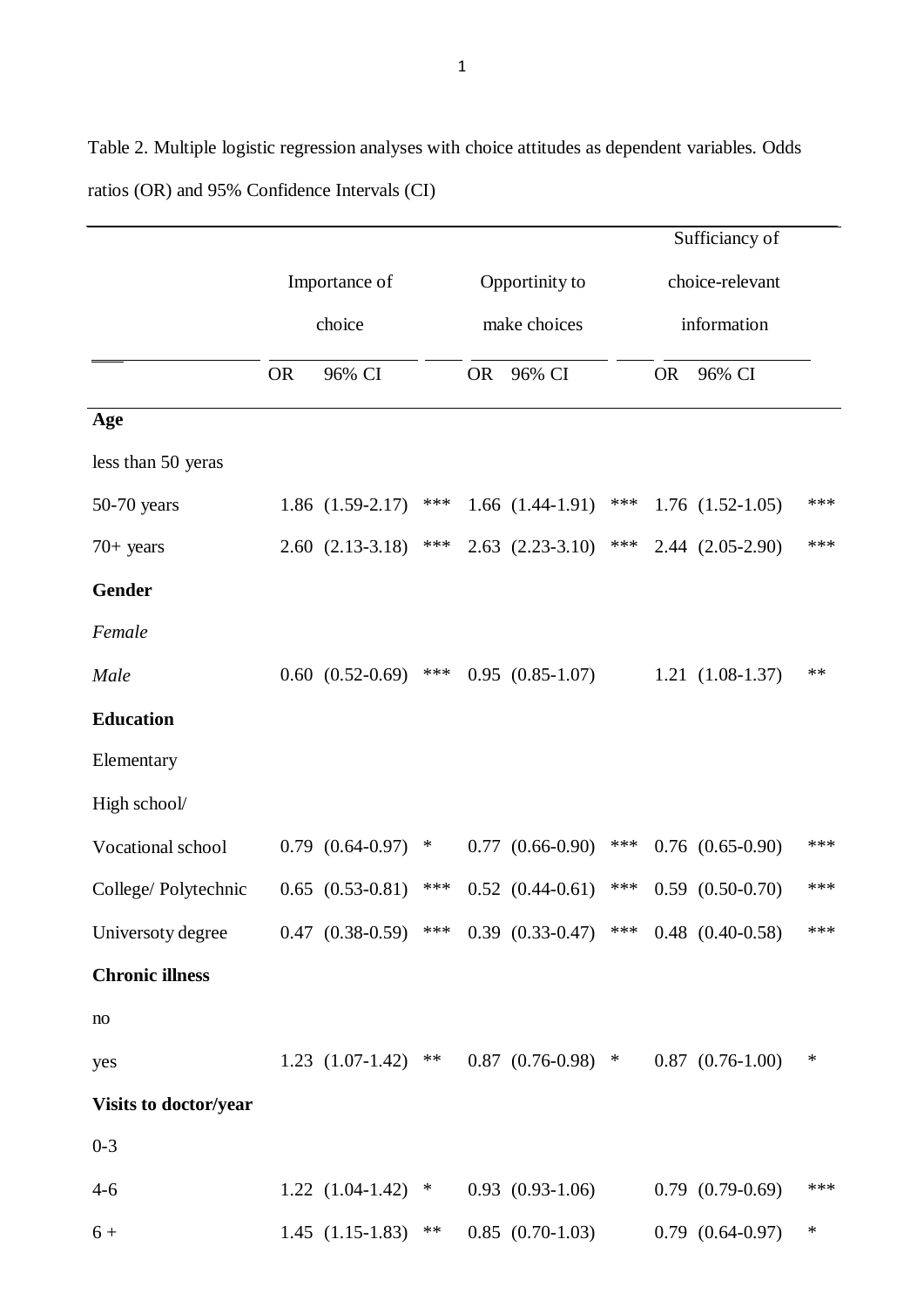| <b>Regular doctor</b> |  |
|-----------------------|--|
|-----------------------|--|

| no                                             |                                                   |                     |                      |       |
|------------------------------------------------|---------------------------------------------------|---------------------|----------------------|-------|
| yes                                            | $1.29$ $(1.13-1.48)$ *** $1.92$ $(1.71-2.15)$ *** |                     | $1.68$ $(1.48-1.89)$ | ***   |
| <b>Health care provider</b>                    |                                                   |                     |                      |       |
| Public                                         |                                                   |                     |                      |       |
| <i>Private (outsourced)</i> $1.19$ (0.88-1.60) |                                                   | $1.39(1.06-1.83)$ * | $1.62$ $(1.19-2.19)$ | $***$ |
| <b>Changed Health</b>                          |                                                   |                     |                      |       |
| care unit with in                              |                                                   |                     |                      |       |
| past 12 months                                 |                                                   |                     |                      |       |
| no                                             |                                                   |                     |                      |       |
| yes                                            | $1.09(0.86-1.37)$                                 | $1.30(1.06-1.59)$ * | $1.77(1.43-2.18)$    | ***   |

\*p<.05; \*\* p<.01; \*\*\* p<0.001